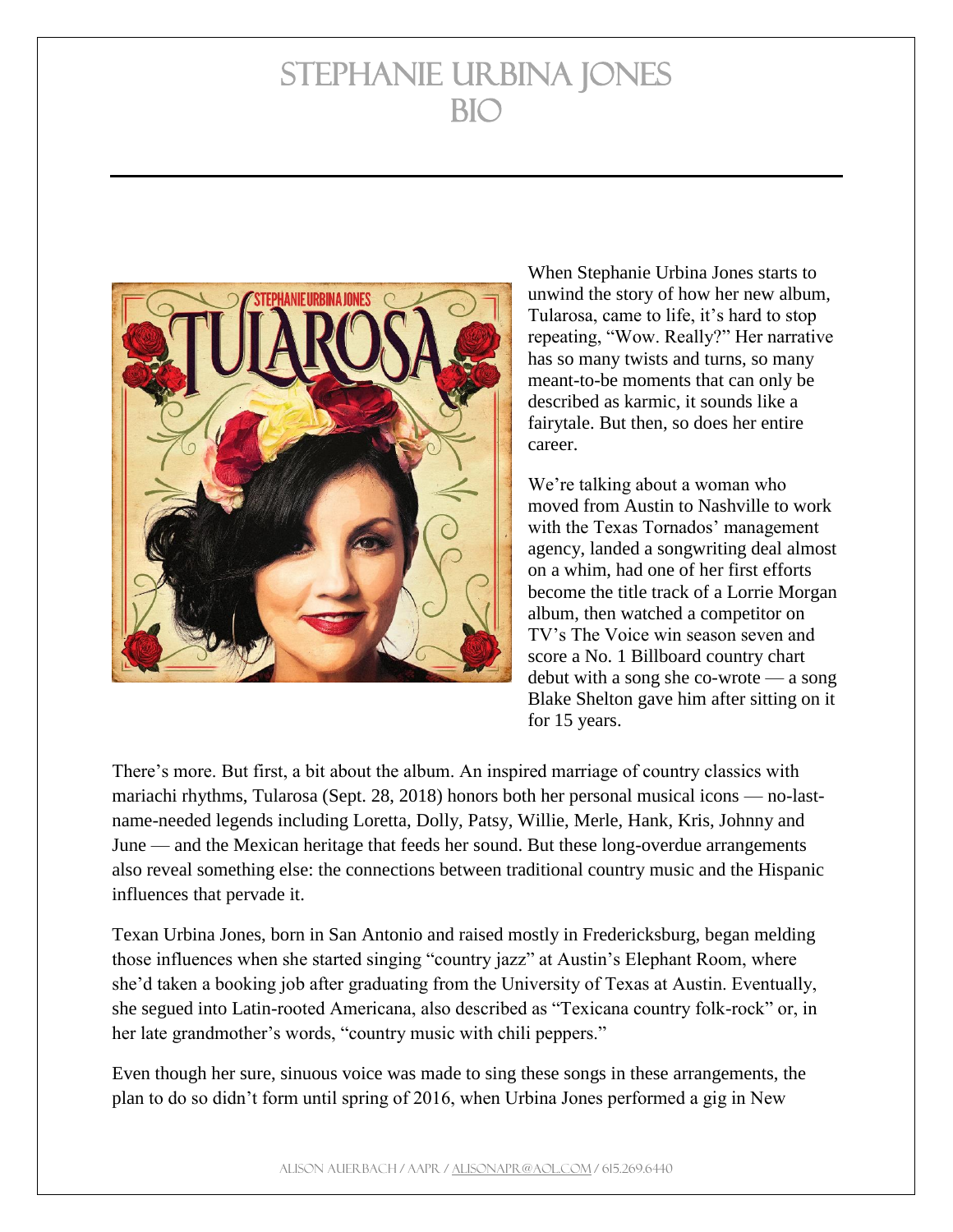Mexico with guitarist Patterson Barrett. Deciding she wanted to spice up her set, she asked Facebook friends for a percussionist connection and was put in touch with Sound Production of Tularosa, a local recording studio. The owner promised to hook her up with someone, but only if she'd visit his studio after her show. Reluctantly, she agreed, then contacted the player. He asked if he could bring his dad, an old-school mariachi. She was thrilled.

"I feel five years old when I hear mariachis. They're a direct source to joy for me," says Urbina Jones, whose most profound early-childhood memories include listening to players at Sunday barbecues hosted by her grandmother, a notary public who often aided Mexican immigrants. (She's even got a song about it — "Mariachis Make Me Cry," which earned her a finalist spot in the 2002 Kerrville Folk Festival New Folk Competition.)

That night, they performed several country favorites with a mariachi twist. Afterward, a concertgoer introduced himself, said she needed to record with mariachis, and offered to finance an album using an inheritance from his recently deceased mother.

"He felt it was important music to make to bridge the cultures and heal the divides between so many people's hearts," she explains.

That was music to her ears, until she heard the amount: \$3,500 — a fraction of what she knew it would cost. But she also knew she had to say yes. Then she went to see the studio, not expecting much.

"I'm not even thinking about recording anything there," she recounts, "and then I get that feeling, that knowing feeling. Like, 'Oh, this is where we're supposed to do it.'"

She'd already written an album about her great-grandfather, Manuel Urbina, who went to the Vatican to study for the priesthood but ended up crossing the border to become San Antonio's first Mexican Baptist minister. She didn't want to record that in unfamiliar surroundings, however.

She and Barrett headed back to Nashville, promising to return; to do what, they had no idea. But she knew the powerful magic already at work would somehow guide them.

On their way home, they visited friends in Lubbock. A guitar soon got passed around. "Patterson started playing 'Walking After Midnight' as a Latin cumbia," Urbina Jones recalls. She used to put a swing on it in her Elephant Room days, so she jumped right in. "It was so much fun, we spent the rest of the night trying out songs like Hank Williams' 'Cold Cold Heart' as a mariachi waltz and Loretta Lynn's 'You Ain't Woman Enough' as a Mexican polka. In that living room, the inspiration for the album came together."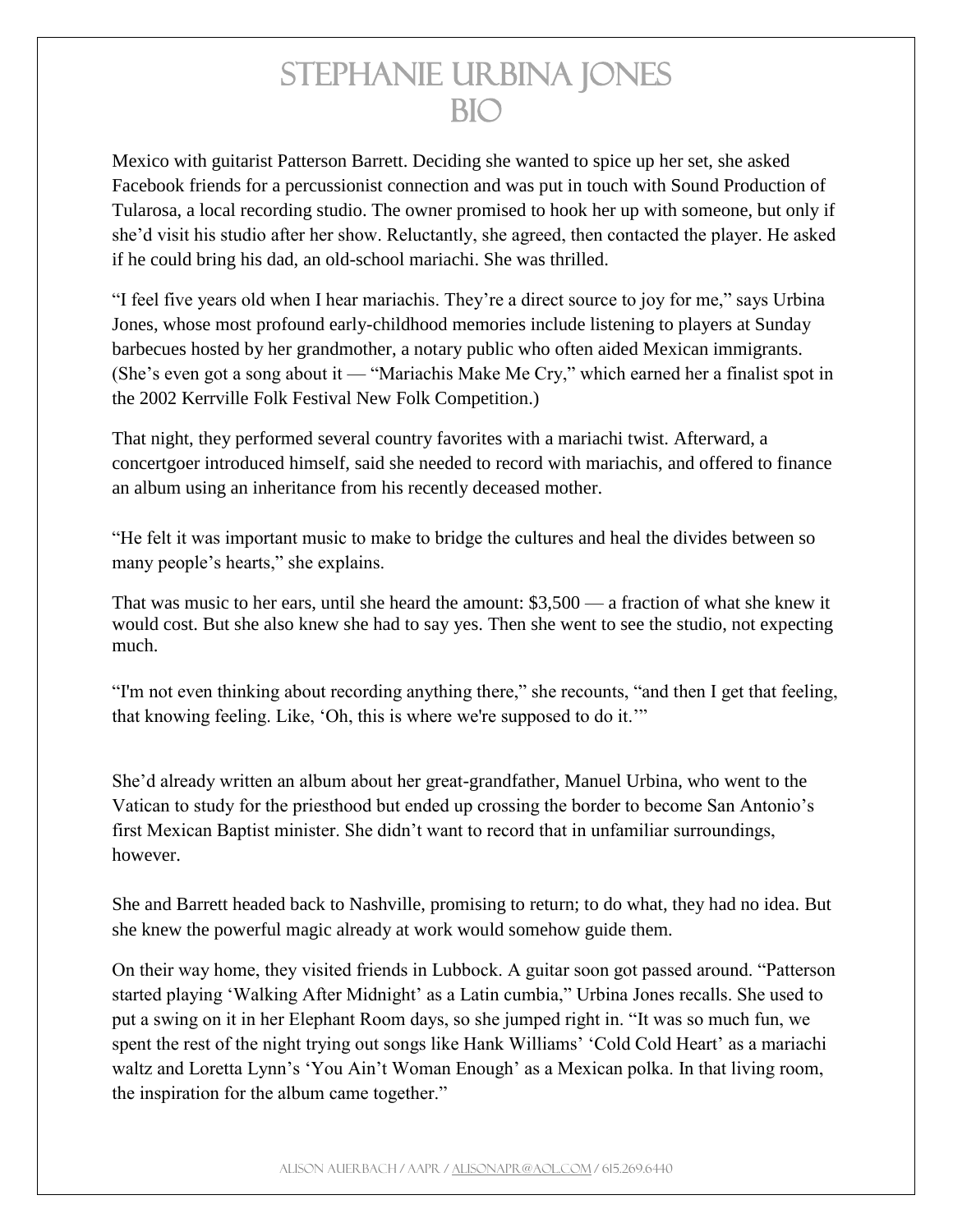Other elements quickly fell into place. Radio station La Luz ("the Light") covered hotel rooms; friends helped with expenses and put them up en route; the studio owner and mariachis, from Tularosa and El Paso, offered price breaks; and players or their families stuffed everyone with homemade pozole or tacos each day.

"The moment we started playing, we knew we were onto something," she says. "It was hugely collaborative and spontaneous — and fresh, alive and fun. We made music that translates culture, heart and soul — joining two worlds that have so much in common to celebrate."

She'd always wanted to record the Harlan Howard-Buck Owns tune, "I've Got a Tiger by the Tail," an Elephant Room staple, and the Lynn Anderson hit "Rose Garden." And Haggard's "Silver Wings" was her parents' favorite song. Once she'd committed to doing a covers album, she had to include Nelson, represented by "Seven Spanish Angels," and her clever, biting take on the Tom T. Hall-penned Jeannie C. Riley hit, "Harper Valley P.T.A.," along with Parton's "Jolene."

"Having been cheated on, I have lived the desperation of that song," she says. "When we gave it this new feel, it came alive and felt even more like a telenovela — and more true to song's intention."

The album opens with her sassy version of "Walking After Midnight"; it ends with a Texas Tornados' connection: her Tex-Mex-plus-strings rendition of "Is Anybody Goin' to San Antone."

But "Ring of Fire" has an even more direct connection: Tornados co-founder Augie Meyers duets with her on Spanish and English versions ("Jolene" also appears in both languages). Tularosa also features Mavericks accordionist Michael Guerra on the upbeat "Tiger."

As important as it was for Urbina Jones to honor her beloved influences, she wanted to do the same for the musical genre she calls "classic Mexico." The album exhibits several mariachi styles, including corrido/polka, huapango, ranchera, cumbia, marcha, bolero and son.

She credits producer Barrett (aka "El Gringo Danger") with handling much of the arranging; she had intended to produce it herself, but fell ill while recording. "We were all surprised that a gringo could write the mariachi string and trumpet parts so authentically," she jokes, quickly adding that, after 40 years of music-making in South Texas, "I guess it's just in him."

Ironically, Hispanic culture was not "just in" Urbina Jones. Her gringa mother and Mexican-American father split when she was young, and she didn't reconnect with her dad and his family, including her beloved grandmother — her abuelita — until after high school.